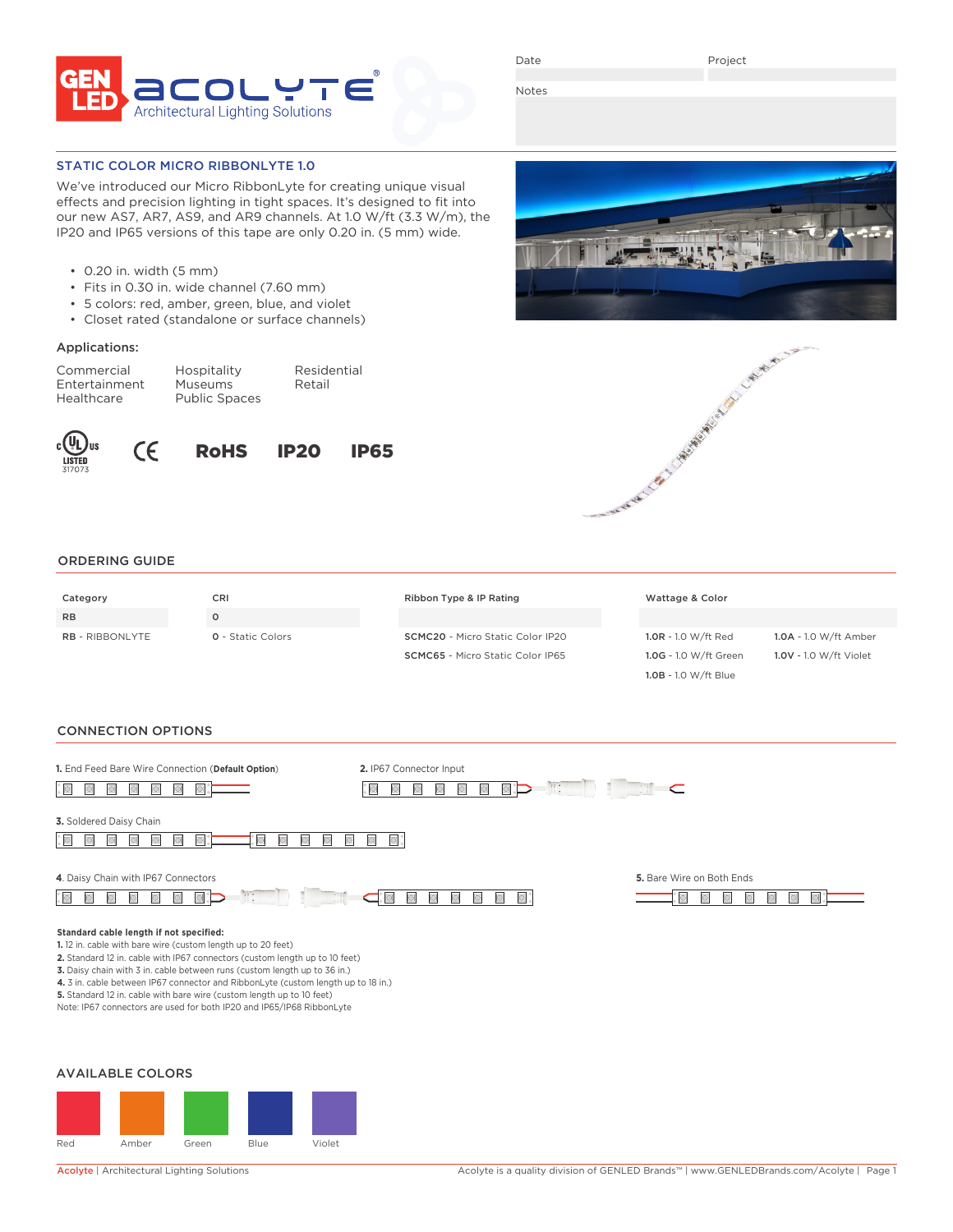

## SPECIFICATIONS / DIAGRAM / USAGE GUIDELINES

|                              |                            |                            | STATIC COLOR MICRO RIBBONLYTE 1.0                                                                                                                                                                                                                                             |                            |                                     |
|------------------------------|----------------------------|----------------------------|-------------------------------------------------------------------------------------------------------------------------------------------------------------------------------------------------------------------------------------------------------------------------------|----------------------------|-------------------------------------|
| <b>Operating Voltage</b>     |                            |                            | 24 V                                                                                                                                                                                                                                                                          |                            |                                     |
| <b>Power Consumption</b>     |                            |                            | 1.0 W/ft $(3.3 \text{ W/m})$                                                                                                                                                                                                                                                  |                            |                                     |
| Current (mA) - 24V           |                            |                            | 41.7 mA/ft (137 mA/m)                                                                                                                                                                                                                                                         |                            |                                     |
| <b>LED Pitch</b>             |                            |                            | 43 LEDs/ft (140 LEDs/m)                                                                                                                                                                                                                                                       |                            |                                     |
| <b>Protection Rating</b>     |                            |                            | IP20, IP65                                                                                                                                                                                                                                                                    |                            |                                     |
| Dimming/Control              |                            |                            | ELV / MLV / 0-10 Volt / DMX / Lutron Hi-Lume 1% dimming LED drivers / DALI                                                                                                                                                                                                    |                            |                                     |
| <b>Operating Temperature</b> |                            |                            | -40° F to 158° F (-40° C to 70° C)                                                                                                                                                                                                                                            |                            |                                     |
| Colors                       | Red                        | Amber                      | Green                                                                                                                                                                                                                                                                         | Blue                       | Violet                              |
| Lumens                       | 27 lm/ft (88 lm/m)         | 19 lm/ft (61 lm/m)         | 78 lm/ft (256 lm/m)                                                                                                                                                                                                                                                           | 17 lm/ft (56 lm/m)         | $1 \text{Im/ft}$ (3 $\text{Im/m}$ ) |
| <b>LED Beam Angle</b>        |                            |                            | 120°                                                                                                                                                                                                                                                                          |                            |                                     |
| Lamp Life                    |                            |                            | 50,000 Hrs                                                                                                                                                                                                                                                                    |                            |                                     |
| <b>Cuttable Length</b>       |                            |                            | 1.97 in (50 mm)                                                                                                                                                                                                                                                               |                            |                                     |
| <b>Constant Voltage</b>      |                            |                            | $\checkmark$                                                                                                                                                                                                                                                                  |                            |                                     |
| Lumens / Watt                | $27 \, \text{Im}/\text{W}$ | $19 \, \text{Im}/\text{W}$ | 78 lm/W                                                                                                                                                                                                                                                                       | $17 \, \text{Im}/\text{W}$ | $1 \, \mathrm{Im}/\mathrm{W}$       |
| Certifications               |                            |                            | UL 2108 Issued: 2016/06/17 Ed: 1 Rev: 2021/10/16 Low Voltage Lighting Systems.<br>CSA C22.2 No. 250.0, General Requirements for Luminaires.<br>ROHS compliant UL 2108.<br>Suitable for use in closets, compliant with NFPA® 70, NEC® Section 410.16 (A)(3) and 410.16 (C)(5). |                            |                                     |
| Warranty                     |                            |                            | IP20: 6 years, IP65: 3 years                                                                                                                                                                                                                                                  |                            |                                     |

| <b>24V DIMENSIONS</b> | <b>Top View</b>                 | Side View | Dimensions                                                                    |
|-----------------------|---------------------------------|-----------|-------------------------------------------------------------------------------|
| IP <sub>20</sub>      | CUTTABLE EVERY: 1.97 in (50 mm) | ___       | Width 0.20 in (5 mm)<br>Max Length* 28 ft (8.5 m)<br>Height 0.06 in (1.45 mm) |
| IP65                  | CUTTABLE EVERY: 1.97 in (50 mm) | m-F-m     | Width 0.20 in (5 mm)<br>Max Length* 28 ft (8.5 m)<br>Height 0.1 in (2.5 mm)   |

#### USAGE GUIDELINES

- IP65 RibbonLyte are not field cuttable. All custom cuts and connections for these models must be performed at the factory to ensure waterproofing standards are met. Any modification of this on the field or by end user will result in a voided warranty.
- When installing this product take into account the surface temperature of the material this product is mounted to. Many building surfaces which are exposed to direct sunlight exceed the 70° C / 158° F maximum that our product is rated for. High risk locations like this should be avoided.
- Our IP65 can be used in wet, outdoor locations around swimming pools and spa tubs, but our products are not intended to be submerged in pools and fountains and do not carry UL676 certification to do so.
- Please refer to our RibbonLyte Proper Use Guide in our *Application Guide* for more information. Available for download at www.GENLEDBrands.com/Acolyte.
- Compatible with a wide variety of control products including the entire line of Lutron dimming systems.
- For use with Acolyte drivers, 0-10V dimming modules and interface controllers (DMXINF models).
- Use with non-Acolyte supplied drivers is not supported or warrantied.
- Due to the nature of the product, RibbonLyte cuttable lengths are generally longer or shorter than the customer requested length. Unless specified, RibbonLyte is factory cut at the shorter cuttable point.
- We reserve the right to make changes to product lineup, specifications, design and finishes at any time without notice.

Acolyte does not warrant or represent that the information is free from errors or omission. The information may change without notice and Acolyte is not in any way liable for the accuracy of any information printed and stored or in any way interpreted or used.